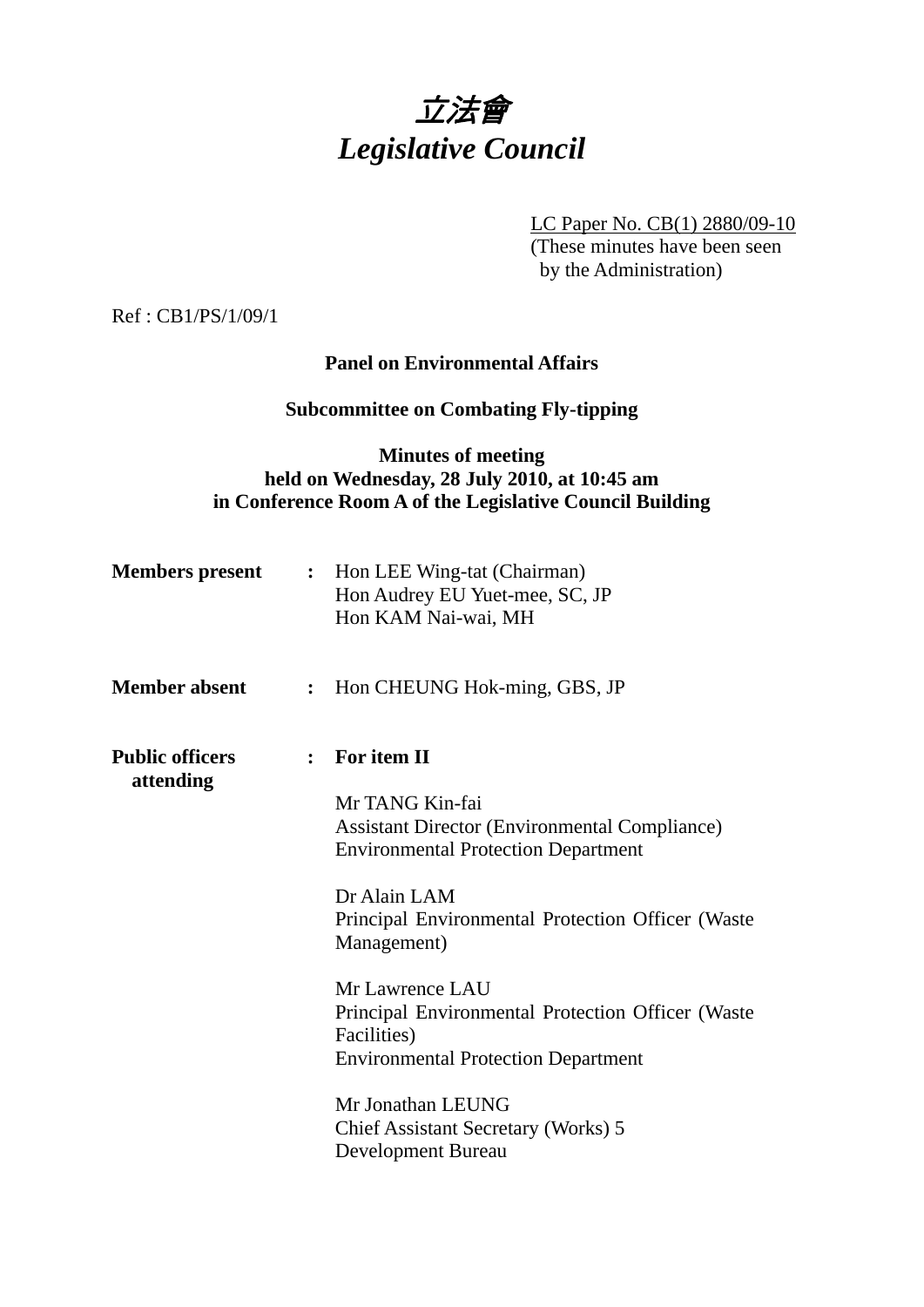| П.                                           |                                |                | The minutes of the meeting held on 17 May 2010 were confirmed.<br><b>Meeting with the Administration</b>                                 |
|----------------------------------------------|--------------------------------|----------------|------------------------------------------------------------------------------------------------------------------------------------------|
| I.                                           | <b>Confirmation of minutes</b> |                | (LC Paper No. CB(1) 2639/09-10<br>— Minutes of the meeting held on<br>17 May 2010)                                                       |
|                                              | <b>Staff in attendance</b>     | $\ddot{\cdot}$ | Mr Franco KWONG<br>Council Secretary (1)1                                                                                                |
| <b>Clerk in attendance</b><br>$\ddot{\cdot}$ |                                |                | Miss Becky YU<br>Chief Council Secretary (1)1                                                                                            |
|                                              |                                |                | Civil Engineering and Development Department<br>Mr Fedrick KAN<br><b>Chief Engineer (Mainland North)</b><br>Drainage Services Department |
|                                              |                                |                | Mr Raymond CHENG<br>Chief Engineer / Fill Management                                                                                     |
|                                              |                                |                | Mr Kelvin CHAN<br>Chief Town Planner (Central Enforcement and<br>Prosecution)<br><b>Planning Department</b>                              |
|                                              |                                |                | Ms Phyllis LI<br><b>Assistant Director of Planning (Special Duties)</b><br><b>Planning Department</b>                                    |
|                                              |                                |                | Mr CHEUNG Kwok-wai<br>Senior Conservation Officer (Technical Services)<br>Fisheries<br>and<br>Conservation<br>Agriculture,<br>Department |
|                                              |                                |                | Ms Karen CHAN<br><b>Assistant Director (Estate Management)</b><br>(Lands Administration Office, Headquarters)<br><b>Lands Department</b> |
|                                              |                                |                |                                                                                                                                          |

(LC Paper No. CB(1) 2499/09-10(01) — List of follow-up actions arising from the discussion at the meeting on 17 May 2010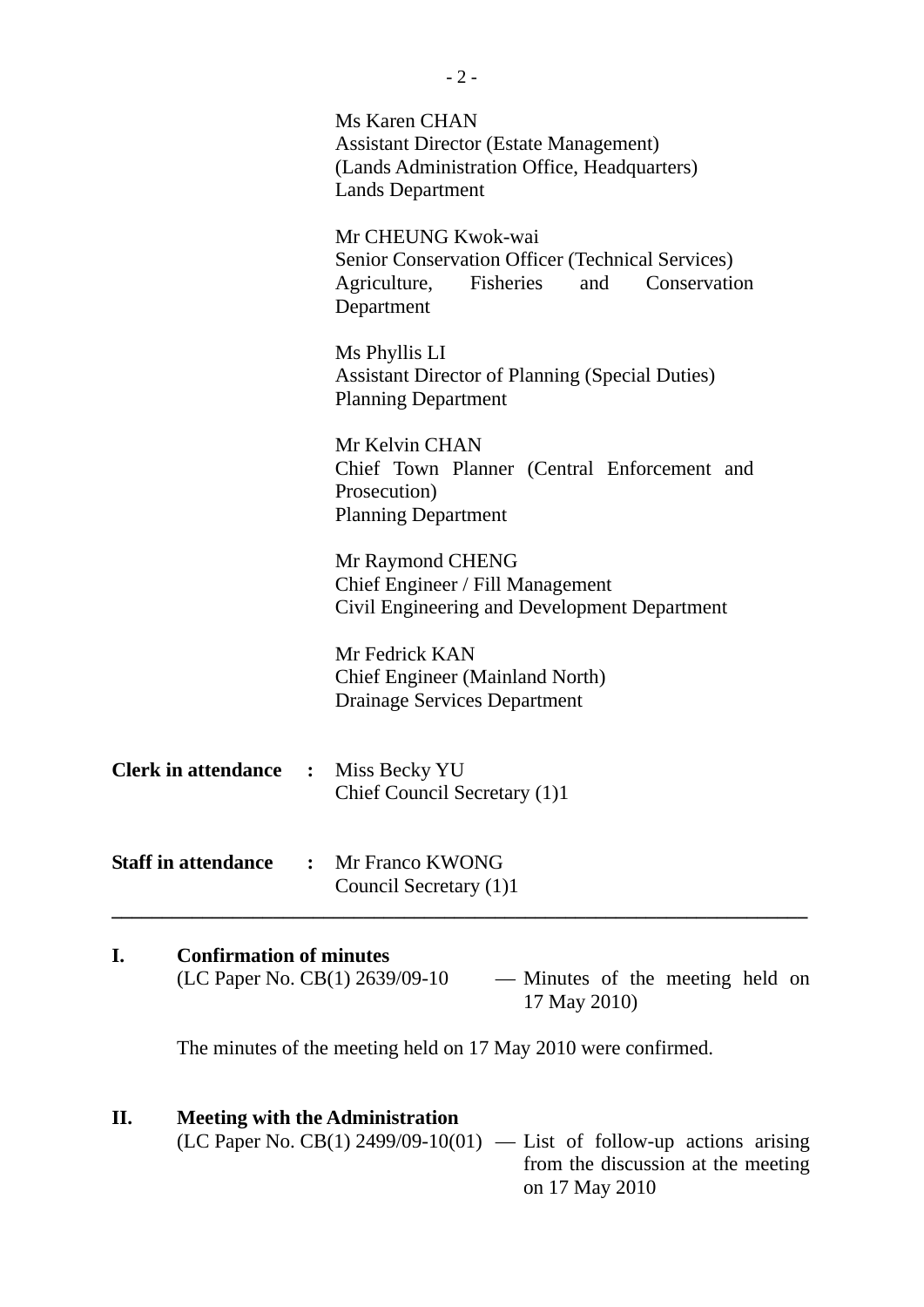LC Paper No. CB(1) 2499/09-10(02)  $-$  Administration's response of  $CB(1)$  2499/09-10(01))

2. The Subcommittee deliberated (Index of proceedings attached in **Annex**).

# **III. Any other business**

3. There being no other business, the meeting ended at 11:50 am.

Council Business Division 1 Legislative Council Secretariat 21 September 2010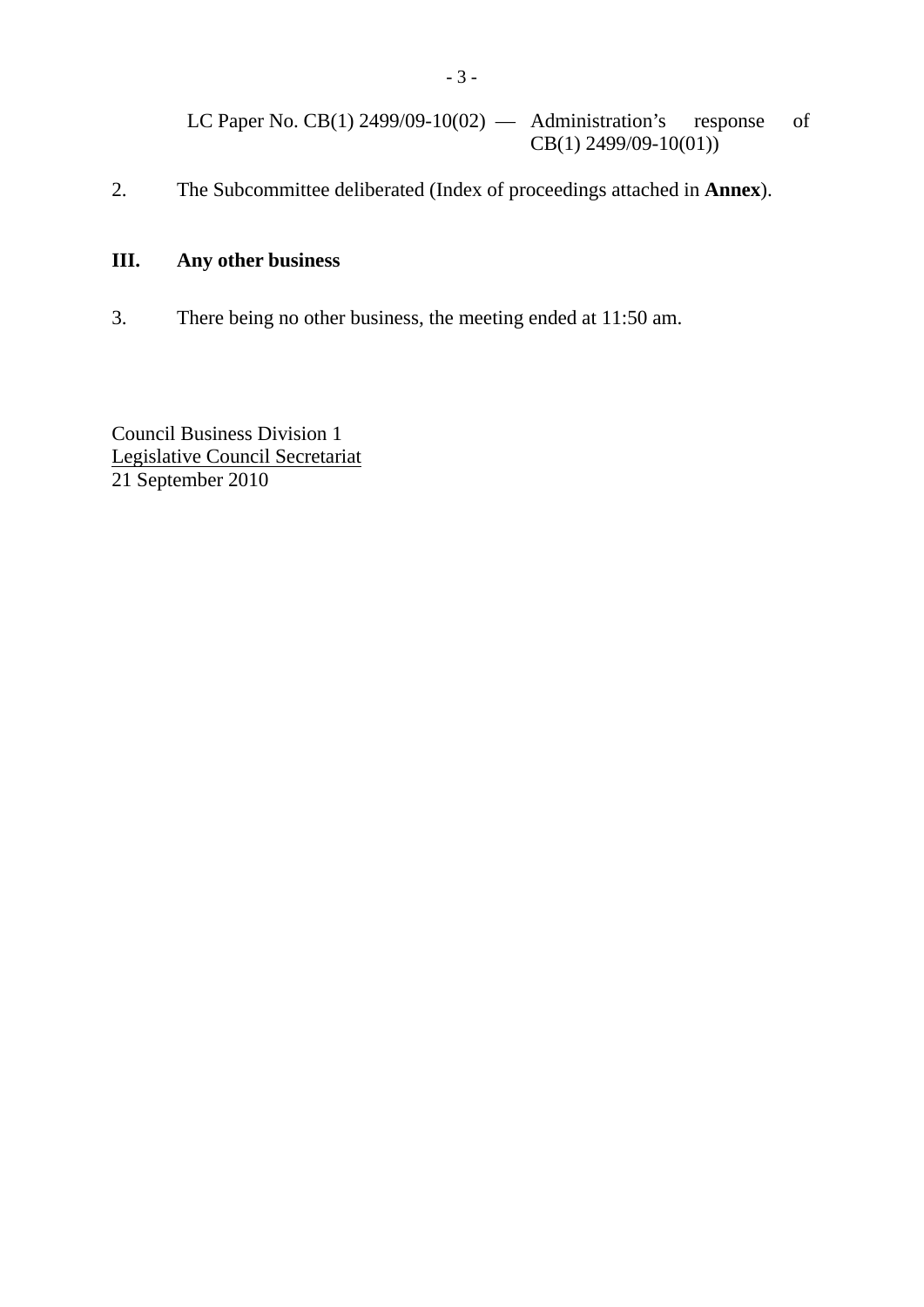#### **Panel on Environmental Affairs**

### **Subcommittee on Combating Fly-tipping**

### **Proceedings of the meeting on Wednesday, 28 July 2010, at 10:45 am in Conference Room A of the Legislative Council Building**

| <b>Time marker</b>                      | <b>Speaker</b>                                   | Subject(s)                                                                                                                                                                                                                                                                                                                                                                                                                                                                                                                                                                                                                                                                                                                                                                                      | <b>Action required</b> |  |  |
|-----------------------------------------|--------------------------------------------------|-------------------------------------------------------------------------------------------------------------------------------------------------------------------------------------------------------------------------------------------------------------------------------------------------------------------------------------------------------------------------------------------------------------------------------------------------------------------------------------------------------------------------------------------------------------------------------------------------------------------------------------------------------------------------------------------------------------------------------------------------------------------------------------------------|------------------------|--|--|
| Agenda Item I - Confirmation of minutes |                                                  |                                                                                                                                                                                                                                                                                                                                                                                                                                                                                                                                                                                                                                                                                                                                                                                                 |                        |  |  |
| 000320 - 000335                         | Chairman                                         | The minutes of the meeting held on<br>17 May 2010<br>(LC)<br>Paper<br>No.<br>$CB(1)$ 2639/09-10) were confirmed.                                                                                                                                                                                                                                                                                                                                                                                                                                                                                                                                                                                                                                                                                |                        |  |  |
|                                         | Agenda Item II - Meeting with the Administration |                                                                                                                                                                                                                                                                                                                                                                                                                                                                                                                                                                                                                                                                                                                                                                                                 |                        |  |  |
| 000336 - 001340                         | Chairman<br>Administration                       | Administration's briefing on the outcome<br>of public consultation on the proposed<br>amendments<br>Waste<br>the<br>Disposal<br>to<br>Ordinance (Cap. 354) (WDO)<br>Chairman's<br>enquiry<br>legislative<br>on<br>time-table for the proposed amendments to<br><b>WDO</b><br>Administration's response -<br>$(a)$ The<br>views received<br>during<br>the<br>consultation<br>exercise<br>were<br>being<br>examined. The Administration would<br>make refinements to the proposed<br>amendments as appropriate and consult<br>the relevant Bureaux and Departments.<br>The Panel on Environmental Affairs<br>would also be briefed on the proposed<br>amendments to WDO; and<br>(b) it was expected the preparation for the<br>legislative process would commence in<br>the last quarter of 2010. |                        |  |  |
| 001341 - 002845                         | Chairman<br>Administration<br>Ms Audrey EU       | Discussion<br>Administration's<br>the<br>on<br>response to follow-up actions arising from<br>the<br>discussion<br>at<br>the<br>meeting<br>on<br>17 May 2010<br>(LC)<br>Paper<br>No.<br>$CB(1)$ 2499/09-10(02))                                                                                                                                                                                                                                                                                                                                                                                                                                                                                                                                                                                  |                        |  |  |
|                                         |                                                  | Chairman's enquiry on the difficulties in                                                                                                                                                                                                                                                                                                                                                                                                                                                                                                                                                                                                                                                                                                                                                       |                        |  |  |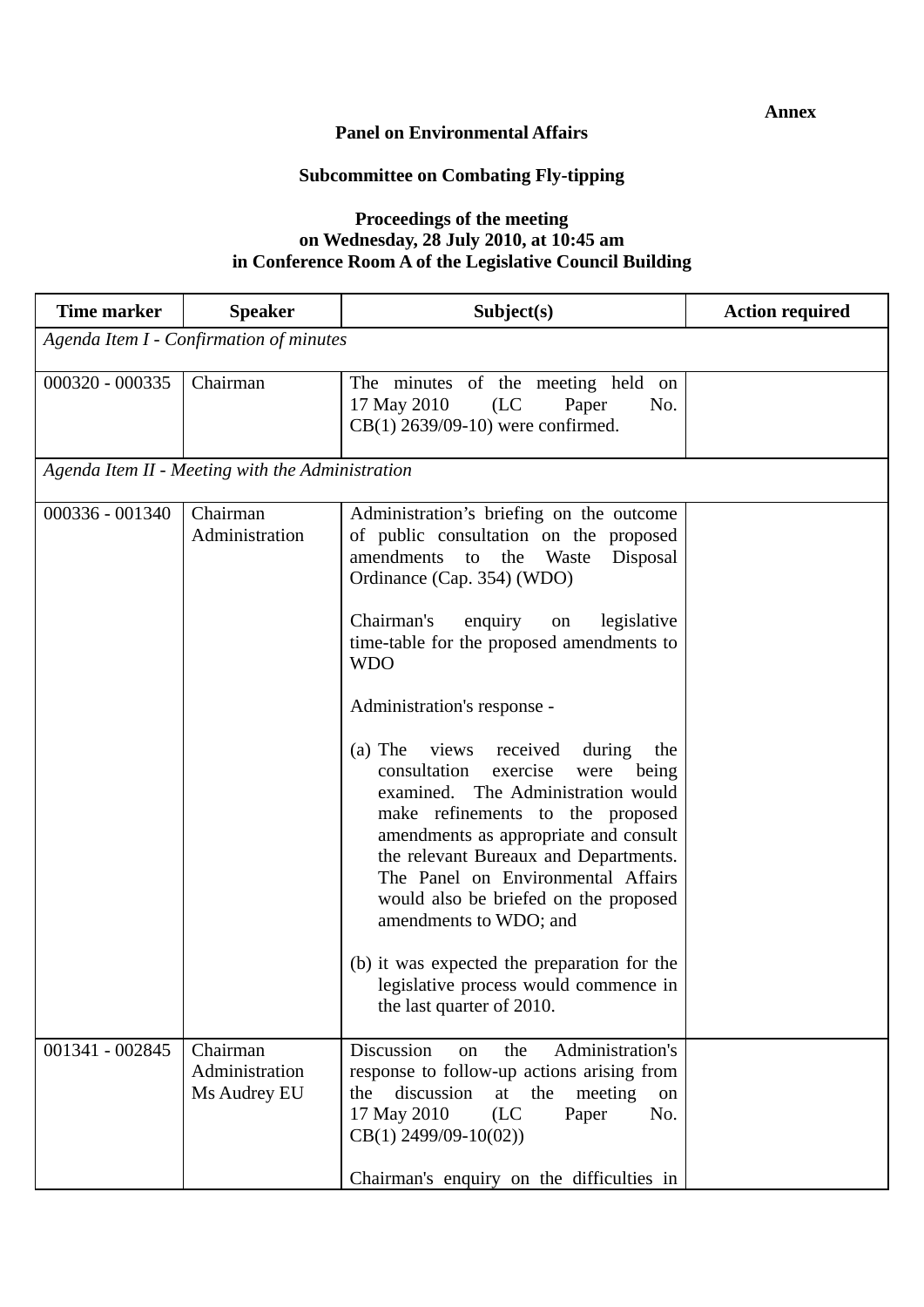| <b>Time marker</b> | <b>Speaker</b>                                               | Subject(s)                                                                                                                                                                                                                                                                              | <b>Action required</b> |
|--------------------|--------------------------------------------------------------|-----------------------------------------------------------------------------------------------------------------------------------------------------------------------------------------------------------------------------------------------------------------------------------------|------------------------|
|                    |                                                              | enforcing the proposal of including in the<br>Basic Conditions of the application for a<br>billing account the need for contractors to<br>ensure that dump trucks leaving the sites<br>were weighed and recorded in the chits for<br>cross checking at landfills.                       |                        |
|                    |                                                              | Administration's response -                                                                                                                                                                                                                                                             |                        |
|                    |                                                              | (a) the billing system mainly dealt with<br>charging of construction waste disposed<br>of at waste disposal facilities, not the<br>problem of overloading of dump trucks;                                                                                                               |                        |
|                    |                                                              | (b) billing account holders could appeal<br>revocation<br>against<br>of<br>accounts.<br>Hence, the Administration needed to<br>have sound basis before it altered the<br>Basic Conditions of the application<br>mechanism having regard to<br>the<br>purpose of the billing system; and |                        |
|                    |                                                              | (c) small-scale construction sites might not<br>have the weighing facilities.<br>There<br>might also be circumstances where a<br>dump truck might collect construction<br>waste for different sites before entering<br>the disposal facilities.                                         |                        |
|                    |                                                              | Chairman's view that consideration should<br>be given to requiring large-scale private<br>construction sites to adopt the proposal to<br>avoid overloading of dump trucks.                                                                                                              |                        |
| 002846 - 004409    | Chairman<br>Administration<br>Ms Audrey EU<br>Mr KAM Nai-wai | Discussion on the latest situation of private<br>land filling sites involving construction and<br>demolition materials.                                                                                                                                                                 |                        |
|                    |                                                              | <b>Shek Wu Wai, Yuen Long</b><br>Members' concerns -                                                                                                                                                                                                                                    |                        |
|                    |                                                              | (a) the case involved illegal dumping of<br>waste without the consent of owners of<br>some private land<br>well<br>as<br>as<br>government land; and                                                                                                                                     |                        |
|                    |                                                              | (b) the extent of dumping was so large<br>that it blocked almost all the accesses                                                                                                                                                                                                       |                        |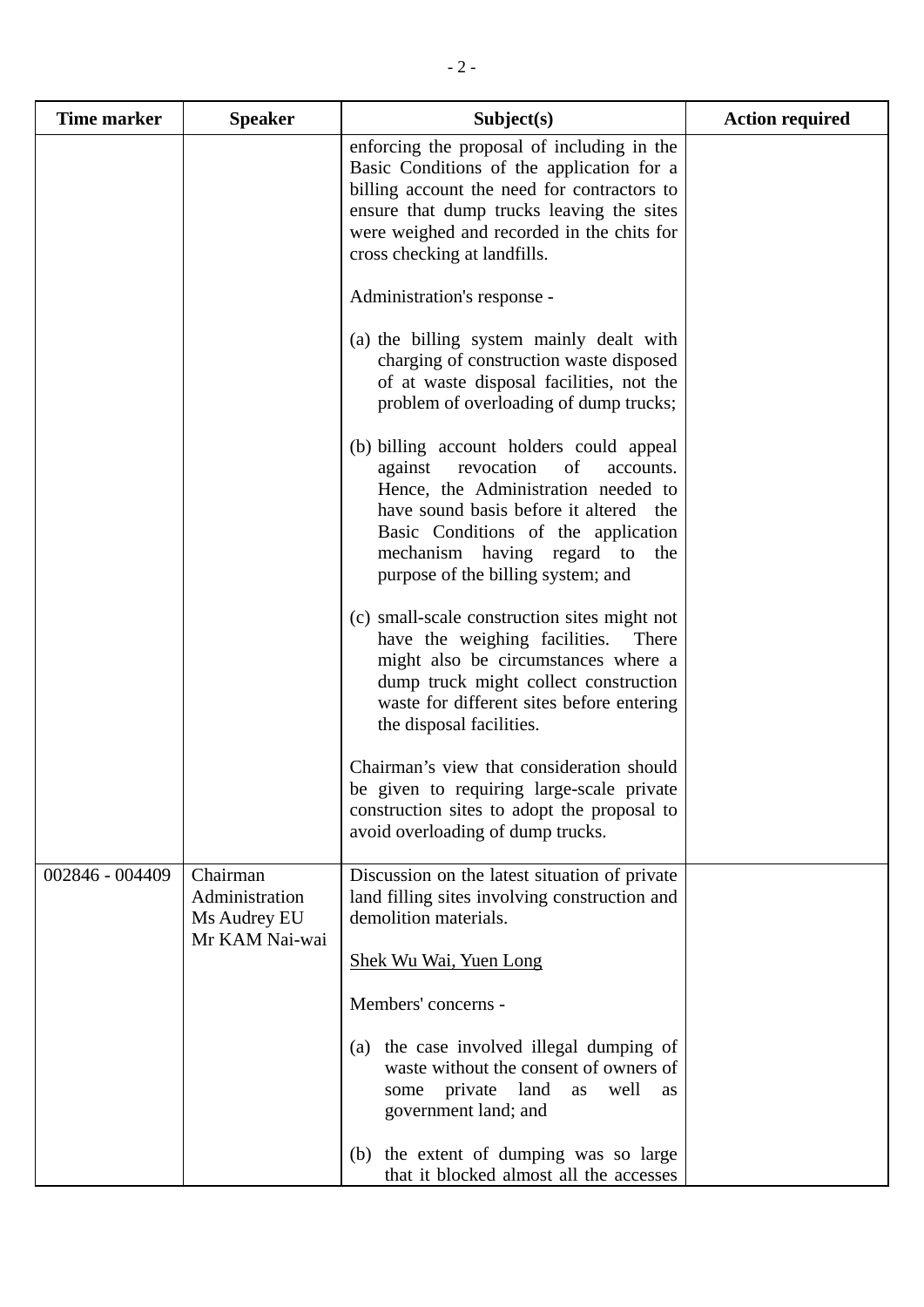| Time marker     | <b>Speaker</b>                                               | Subject(s)                                                                                                                                                                                                                                                                                                                                                                                                                                                                                        | <b>Action required</b> |
|-----------------|--------------------------------------------------------------|---------------------------------------------------------------------------------------------------------------------------------------------------------------------------------------------------------------------------------------------------------------------------------------------------------------------------------------------------------------------------------------------------------------------------------------------------------------------------------------------------|------------------------|
|                 |                                                              | to the houses; and<br>(c) residents were concerned about the<br>problems of flooding and landslide<br>during rainy season.                                                                                                                                                                                                                                                                                                                                                                        |                        |
|                 |                                                              | Administration's response -<br>(a) land filling was predominantly located<br>within private lands but it was not in<br>breach of the lease conditions.<br>The<br>land concerned was zoned "Open<br>Storage" in the relevant statutory plan<br>and within the zone land filling was not<br>operation subject to planning<br>an<br>control. Land filling activities had                                                                                                                             |                        |
|                 |                                                              | been taken place since 2007; and<br>(b) no blockage to watercourses were<br>found so far.<br>Ms Audrey EU's remark that there were<br>allegations that the extent of land filling<br>activities was greater than that allowed<br>under the lease. As Duty Roster Members<br>would hold a case conference on the<br>3 August 2010,<br>incident<br>the<br>on<br>Administration was requested to conduct a<br>site inspection to ascertain the latest<br>situation before the case conference.       |                        |
| 004410 - 004950 | Chairman<br>Administration<br>Ms Audrey EU<br>Mr KAM Nai-wai | Ho Sheung Heung, Sheung Shui<br>Chairman's enquiries -<br>(a) the planning applications for village<br>house in the area; and<br>(b) whether the two unauthorized building<br>works (UBWs) had been removed.<br>Administration's response -<br>(a) the Rural and New Town Planning<br>Committee of the Town Planning Board<br>(TPB) approved four applications for<br>village house in mid 2008 and one in<br>The planning approval in<br>May 2010.<br>2008 did not cover land filling activities |                        |